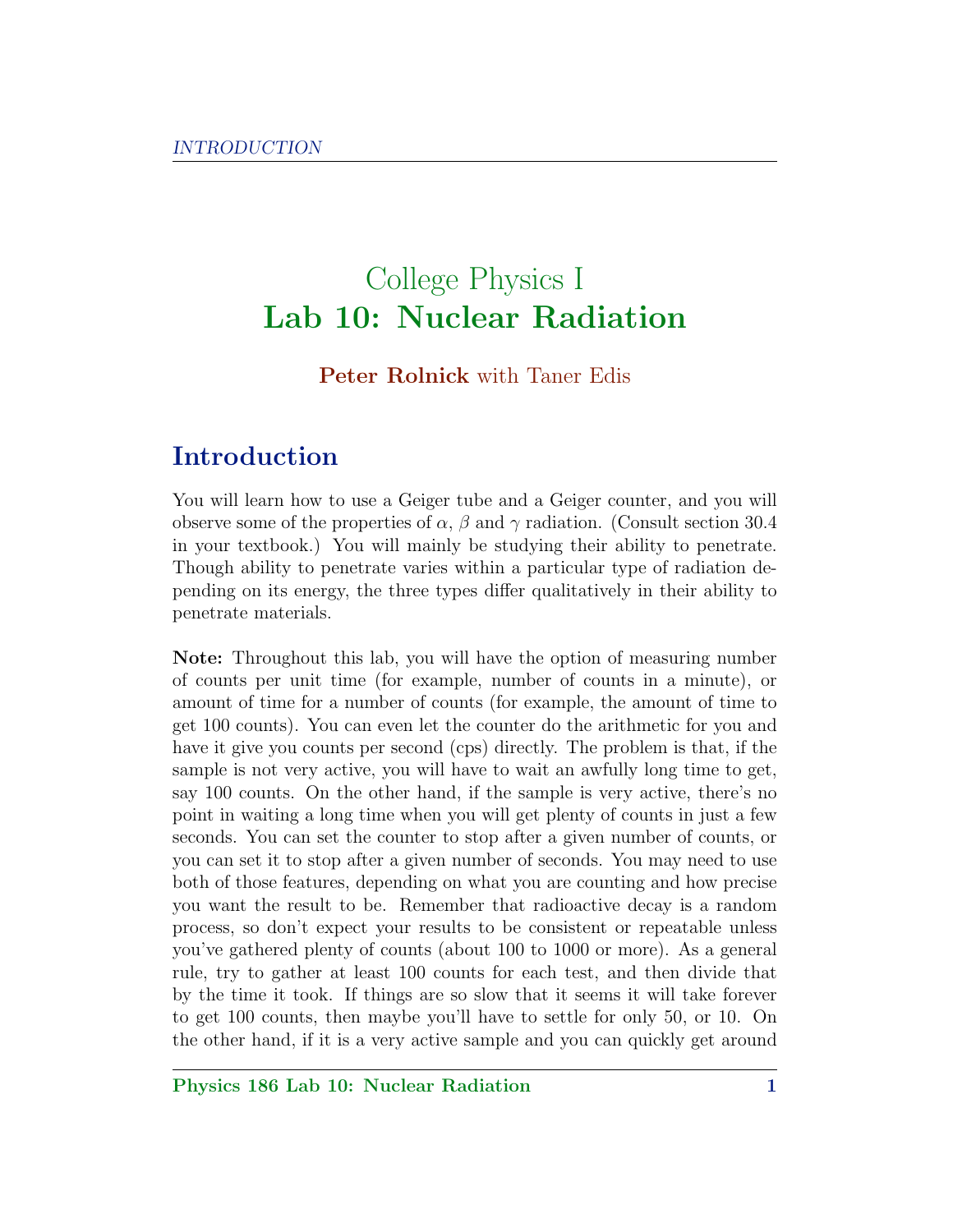1000 or more counts, do so. The more counts the better. The suggestions given here for how many seconds or how many counts for each activity are just suggestions; they may not be the best way to proceed. Pay attention to what is going on, and change how you gather data if you think that would be best.

# Activity 1: Setting the voltage in the Geiger tube

I will explain to you how the Geiger tube and counter work. You can adjust the voltage on the tube from 0 to 1200 V, and you will need to find the optimum voltage. To do this, place the known  $\beta$  source in the top position, and take a reading for, say, 5 s, with the voltage set at 500 V, 600 V,  $\dots$  all the way up to 1200 V. Then make a careful graph of activity (in cps) versus voltage. The place where your graph just begins to flatten (usually around 900 V) is the voltage you should use for the rest of the experiment. This point is hard to recognize—ask me if you are not sure how to interpret your graph.

### To hand in for Activity 1

- Graph of activity versus voltage, showing where you think the optimum voltage is,
- Data used to generate the graph mentioned above.

### Activity 2: Estimating background radiation

With nothing in or near the counter, estimate the background radiation. Find the number of counts in 10 seconds 5 different times, and see if your 5 different results agree. Then find the number of counts in 1 minute 5 different times. Your five results will probably be more in agreement in this second case. At any rate, make some estimate of what you think the background radiation is in cpm or cps. You should keep your result for background radiation in mind when looking at data for the other parts of the lab.